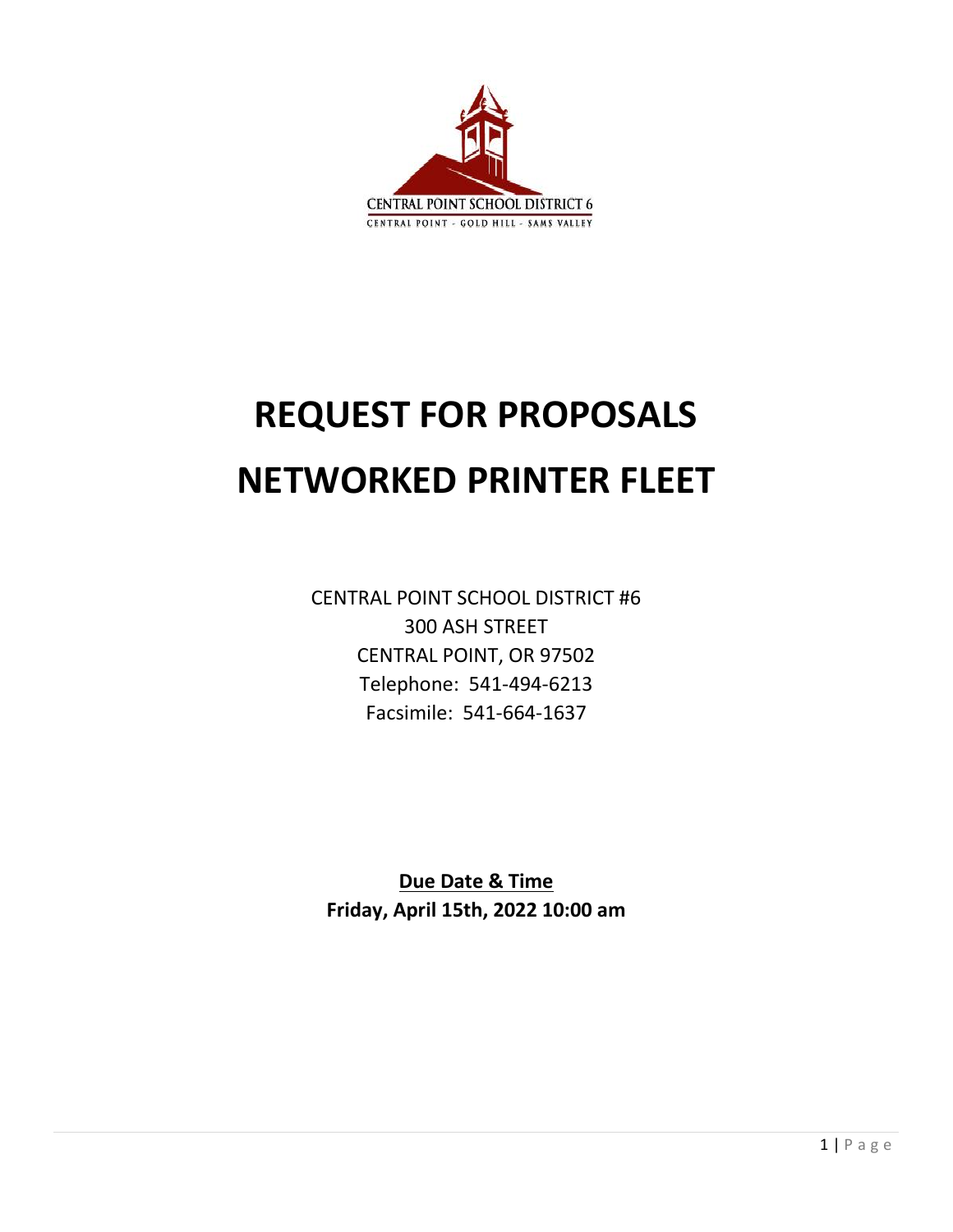# **CENTRAL POINT SCHOOL DISTRICT #6 CENTRAL POINT, OR REQUEST FOR PROPOSALS (RFP) NETWORKED PRINTER FLEET**

#### *Proposals Due by 10:00 am, Friday, April 15, 2022*

Notice is hereby given that Central Point School District #6 (District) is requesting proposals for networked printer fleet services/lease. The agreement will commence in August, 2022 at the conclusion of our current contract. This agreement will be for a term of thirty-six (36) months with an option of up to three (3) one-year renewals.

Please read the following RFP carefully and provide all requested information.

The request for proposals can be downloaded from [https://www.district6.org/.](https://www.district6.org/) It is imperative that those who download the solicitation documents check the website regularly for addenda, clarifications, and other notifications that may be pertinent.

When submitting your response to this RFP the attached Equipment Requirements worksheet MUST BE USED. Please enter information into the highlighted cells.

The District's Controller must receive a pdf containing a complete proposal by email to [matt.price@district6.org](mailto:matt.price@district6.org) no later than 10:00 am April 15, 2022. Proposals received after the designated time and date will not be considered.

Matt Price District Controller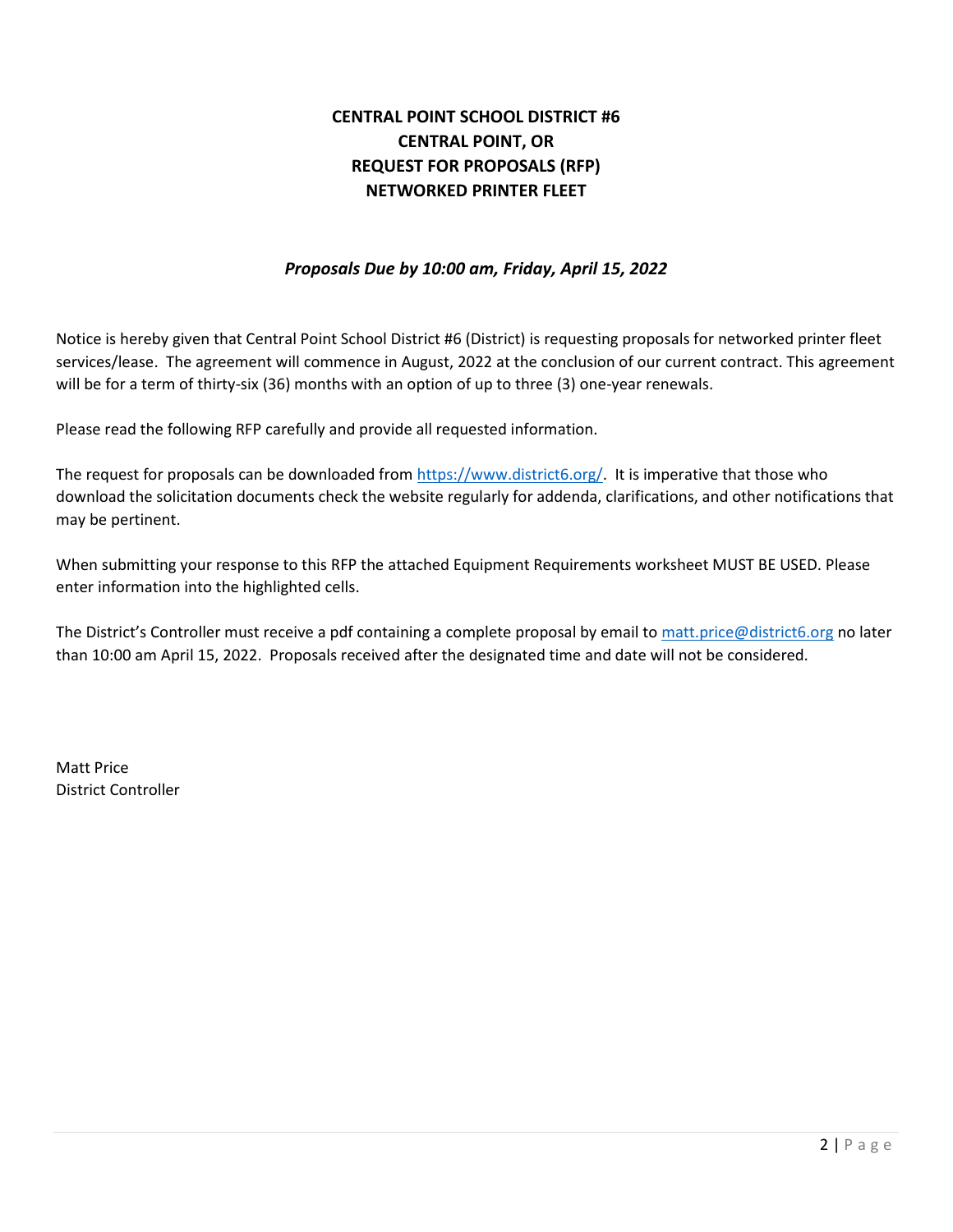#### **I. BACKGROUND**

The Central Point School District #6 (District) is located in Southern Oregon. It has a total enrollment of approximately 5,000 students.

The District currently consists of Crater High School (Crater Renaissance Academy, Crater Academy of Health & Public Services, Crater School of Business, Innovation & Science), Scenic Middle School, Hanby Middle School, Sams Valley Elementary, Patrick Elementary, Mae Richardson Elementary, Jewett Elementary, Central Point Elementary, and Rogue Primary School (opening Fall 2022).

#### **II. GENERAL INFORMATION**

Proposals should be electronically submitted and prepared simply and economically, providing a straightforward, concise description of the proposer's capabilities to satisfy the requirements of the RFP. Emphasis should be on the completeness and clarity of the content. Failure to respond to any or all requested information may result in disqualification by the District.

The award of this contract will be made by the District on the basis of the proposal, which is in the District's sole and absolute judgment and will best serve the interests and needs of the District.

Questions, interpretations, or clarifications of the RFP must be requested in writing at least 3 days prior to the closing date. Direct all questions to Matt Price, District Controller, at [matt.price@district6.org.](mailto:matt.price@district6.org) Unauthorized contact regarding the RFP with other District employees may result in disqualification. Any oral communications will be considered unofficial and non-binding.

The District will not be liable for any errors in the Proposers proposals. Proposers will not be allowed to alter proposal documents after the deadline for proposal submission.

The release of this RFP does not obligate the District. The District reserves the right to refrain from contracting with any and all Proposers.

#### **III. SCHEDULE OF EVENTS / DATES**

#### **ACTION DATE**

Issue Proposal **April 1, 2022** Proposals Due **April 15, 2022** RFP Committee to Review Proposals The week of April 18, 2022 Finalist Interviews (if necessary) The week of April 25, 2021 Selection and Intent to Award Completed by April 29, 2022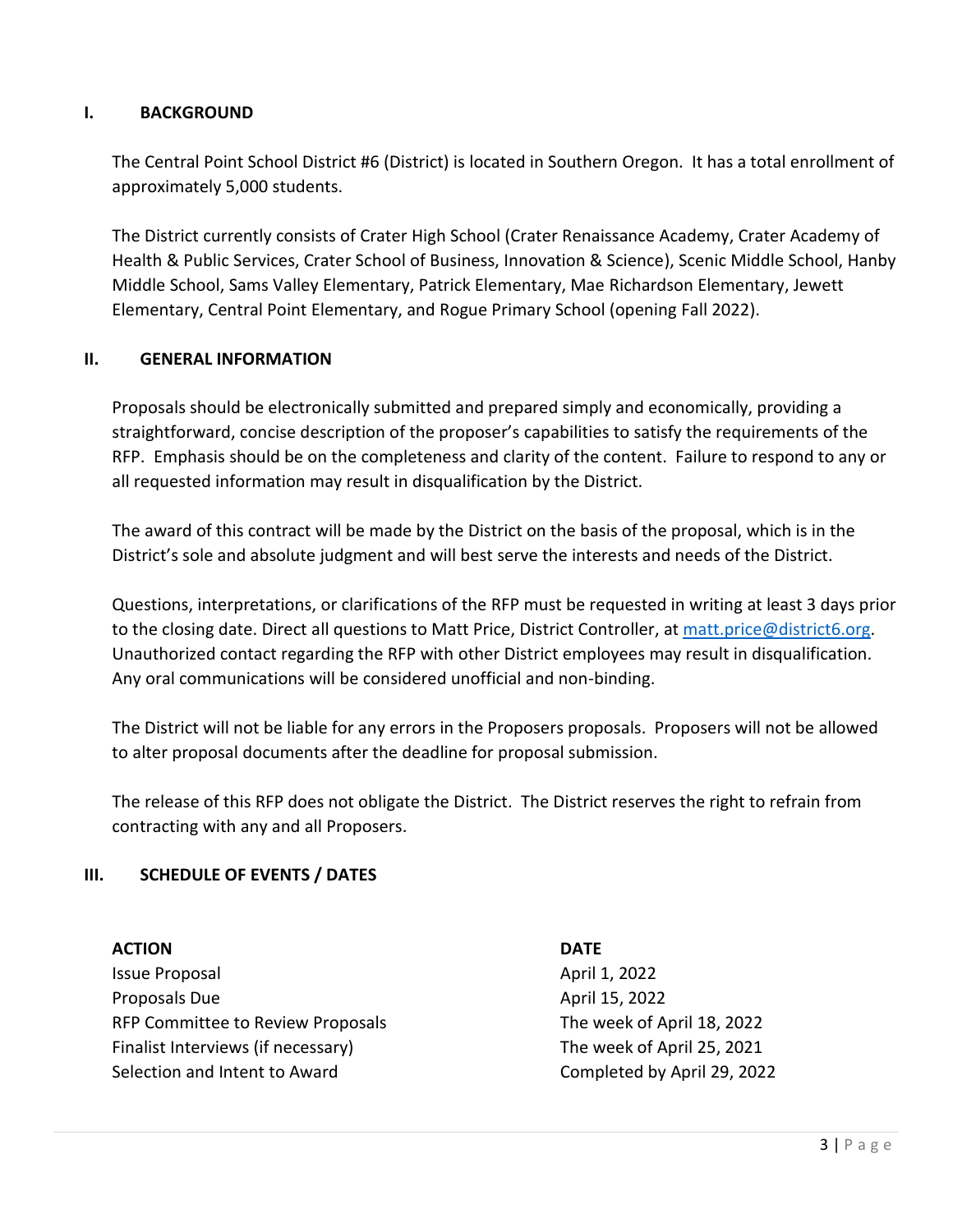# **IV. PROPOSAL SUBMISSION REQUIREMENTS**

- 1. Agency Information and Experience
	- a. Describe your agency. Share a brief profile of your experience and services.
	- b. Provide a list of current school district customers where you have equipment installed and provide contact information for at least three as we may check references.
	- c. Identify the primary point of contact for the District.
	- d. All contractors must be factory authorized dealers, please provide proof from manufacturer.
- 2. Equipment
	- a. Complete "Equipment Requirements" spreadsheet.
	- b. Manufacturer's specifications must accompany bid for each model printer being considered.
	- c. This proposal covers the lease of NEW laser printers only. No used or refurbished printers will be considered. Accordingly, all supplies and replacement parts must be original manufacturer equipment.
	- d. All equipment must be equipped with single unit surge suppression and supplied as part of the base monthly charges (if required by manufacturer).
	- e. Contractor shall remove equipment at the end of placement term and within 30 days at no additional charge.
	- f. Contractor shall provide loaner printers in like for like basis for any printer that cannot be put back in operation within three (3) business days from original service call. Contractor shall respond on site to all maintenance calls within four (4) business hours, respond by phone or e-mail within one (1) hour, and a repair time of twenty-four (24) hours from response.
- 3. Maintenance/Service
	- a. Contractor shall provide all required services such as repairs and replacement of parts and consumable supplies (paper is responsibility of the District).
	- b. Contractor shall provide operator training on equipment and associated software at each installation at no additional cost at the time of delivery and periodically during term of placement.
	- c. Contractor shall guarantee uptime of 95% for each installed piece of equipment.
	- d. Contractor should be able to supply the district with an on-line portal to manage all aspects of the machines including service history, service requests, and other features.
	- e. Contractor shall provide system for automatic toner and supply ordering.
- 4. Pricing/Billing
	- a. Lease amounts and per print charge should be listed in the "Equipment Requirements" spreadsheet.
	- b. Maintenance (including supplies) will be billed on a cost per print basis and billed monthly with no minimum.
	- c. Billing detail will be provided that shows usage per machine, per location.
	- d. In the event of a need for either an increase or decrease in printers during the course of the agreement, the cost will be based upon the similar bid printer monthly lease cost.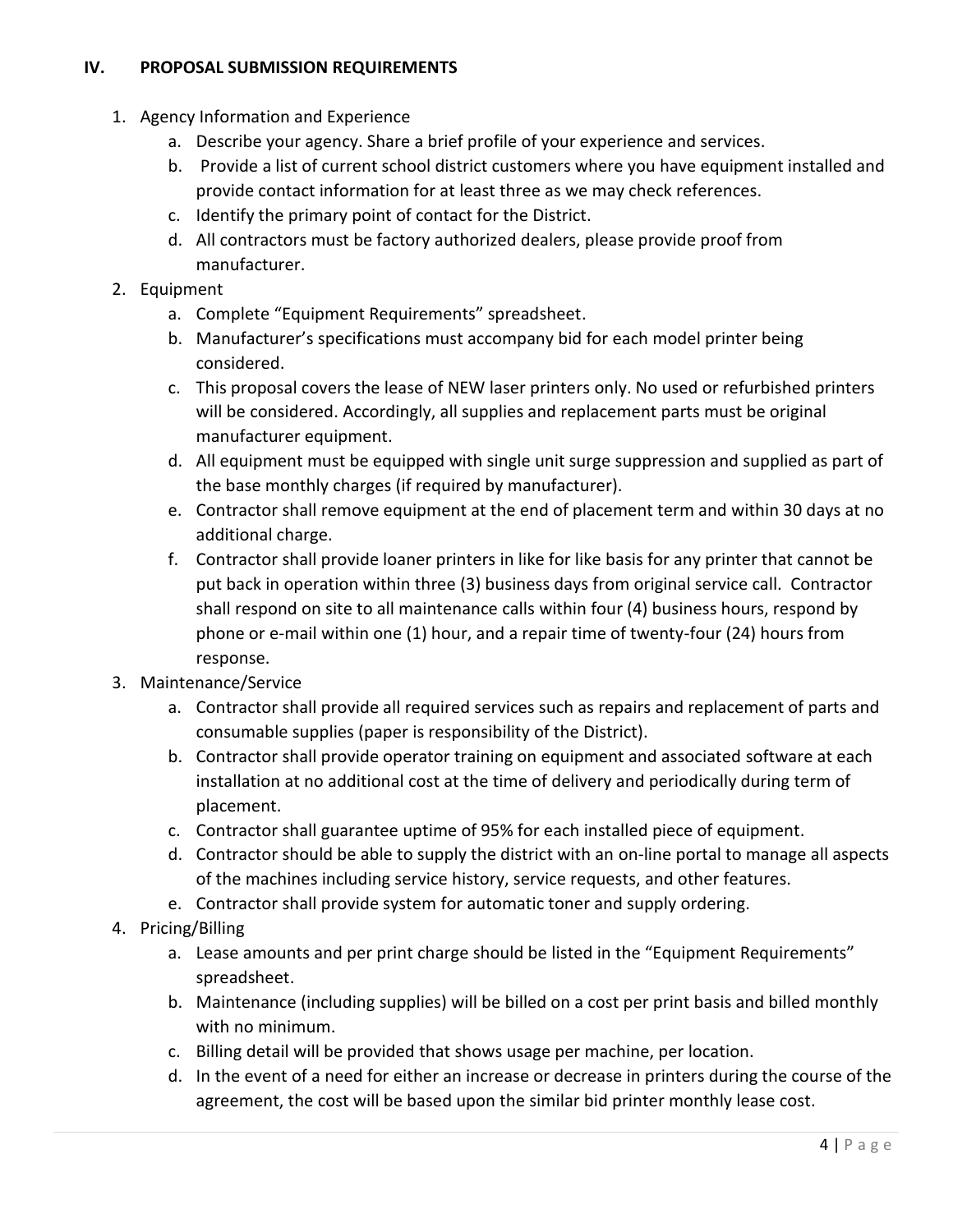## **V. INSURANCE**

The contractor shall maintain at all times during the life of the contract, adequate General Liability insurance with minimum limits of \$1,000,000 each occurrence/\$2,000,000 general aggregate; \$1,000,000 products and completed operations and \$1,000,000 automobile liability. In addition, contractor shall maintain at all times during the life of the contract, adequate Workers Compensation insurance with minimum limits of \$500,000 each accident, \$500,000 disease each employee, and \$500,000 disease policy limit (or as required by law).

Insurance Certificates must be kept current and forwarded to the District throughout the terms on the agreement and when any changes are made. The District shall be listed as an additional insured for General Liability and Commercial Auto. A copy of the Additional Insured Endorsement(s) is to be included with the certificate.

## **VI. SELECTION PROCESS**

Each proposal received will be evaluated to determine if it meets the stated requirements. Failure to meet these requirements will be cause for eliminating the proposal from further consideration. The District reserves the right to reject any and all proposals, to waive any technicalities, informalities and irregularities, to accept or reject all parts of the proposal, and to be the sole judge of suitability of the proposals offered.

This is a qualified bid process so while overall costs are a major factor, the District will also consider experience, customer service, and available services.

All submittals in response to this RFP are of public record and available for inspection and copying upon request. Any portions of the RFP submittal marked as confidential will not be made public without consent of the consultant prior to the award of the contract.

A review committee of qualified professionals will be appointed by the Superintendent or their designee. The proposals received will be evaluated by the Review Committee. The Review Committee will submit a recommendation to the Superintendent or their designee.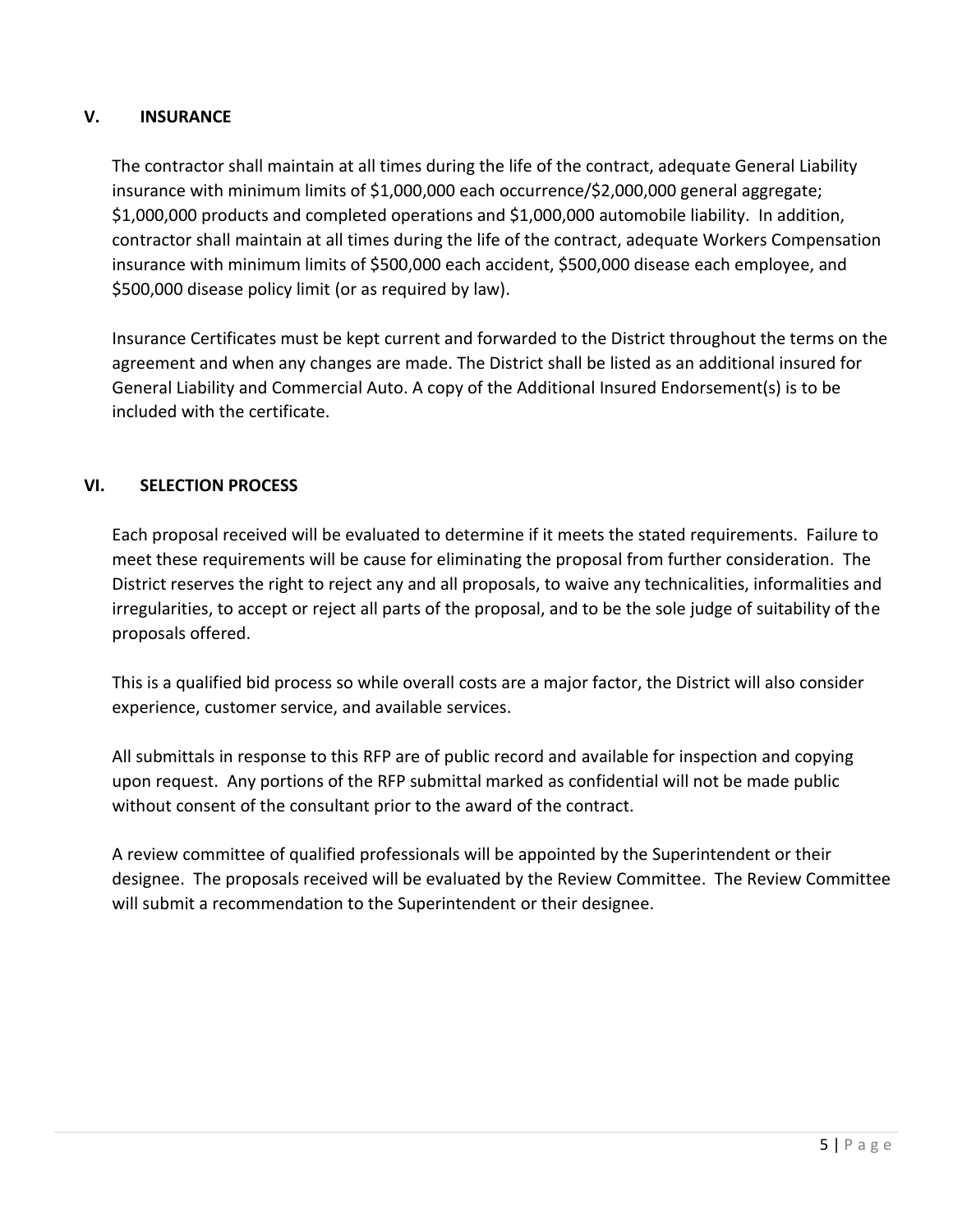# **SIGNATURE PAGE**

Signature Page: The signature page must be completed and included in the proposal.

Thank you for responding to this RFP. We realize that preparing a comprehensive reply to this RFP is a time consuming and costly matter. We assure you that we will diligently and fairly review your response.

| Proposer Signature      | <b>Company Name (Printed)</b> |
|-------------------------|-------------------------------|
|                         |                               |
| Proposer Name (Printed) | Title                         |
| Proposer Address        | Federal Tax ID Number         |

Proposer Telephone Number **Proposer E-mail Address**